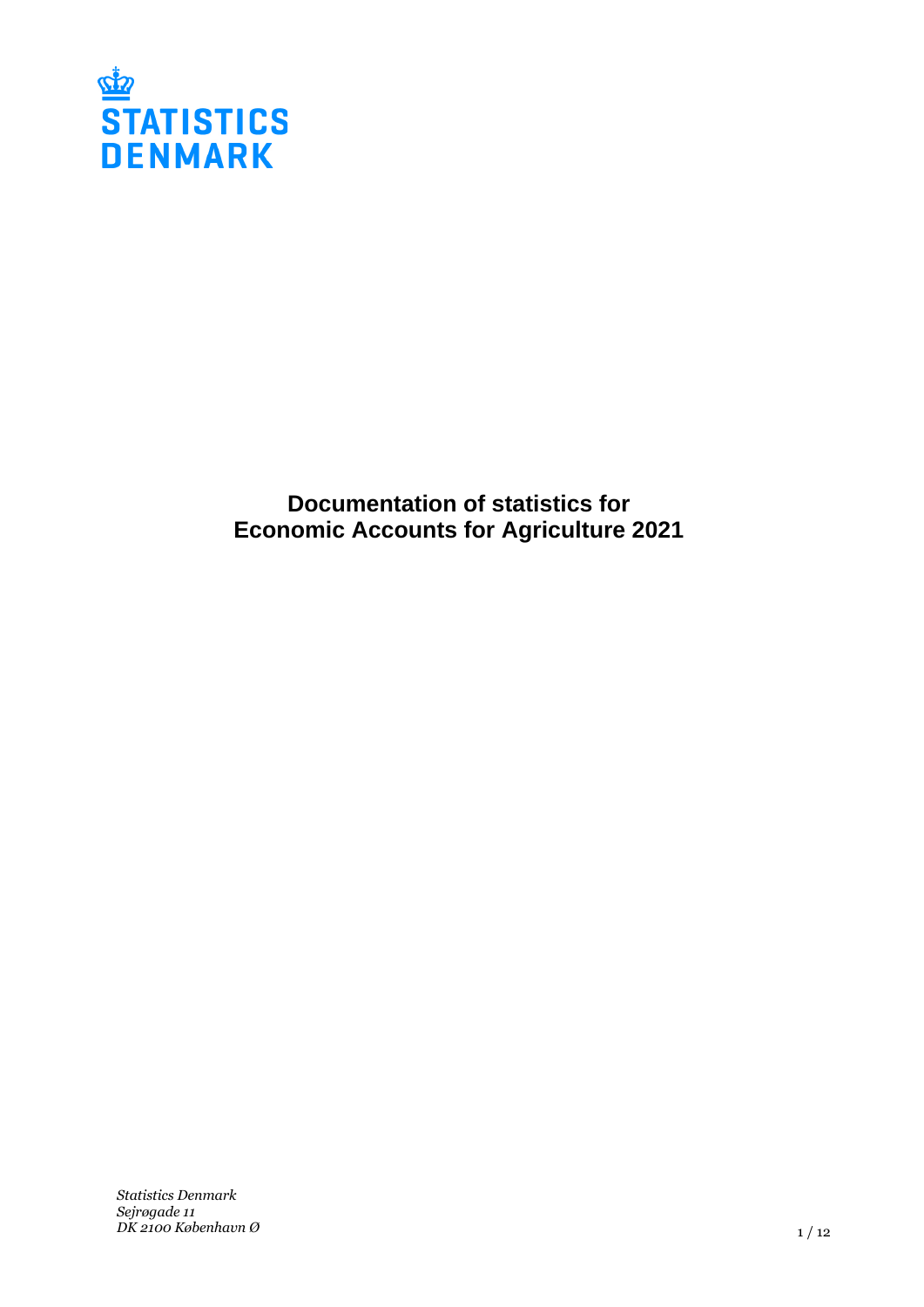

# **1 Introduction**

The Economic Accounts for Agriculture (EAA) illustrates the development in the economy in the agricultural sector and serves as input to the National Accounts. Economic Accounts for Agriculture exist back to 1935, but the statistics are in their present form comparable from 1990 onwards.

# **2 Statistical presentation**

The Economic Accounts for Agriculture (EAA) is an annual statement of the agricultural business results, including crop and animal sales products, intermediate consumption, grants and taxes. The Economic Accounts for Agriculture shows the results before depreciation, interest and remuneration of labor. The statistics are calculated in million Danish kroner and as price and volume indices. It is broken down by type and geographical by region.

The COVID-19 crisis have no impact on this statistic.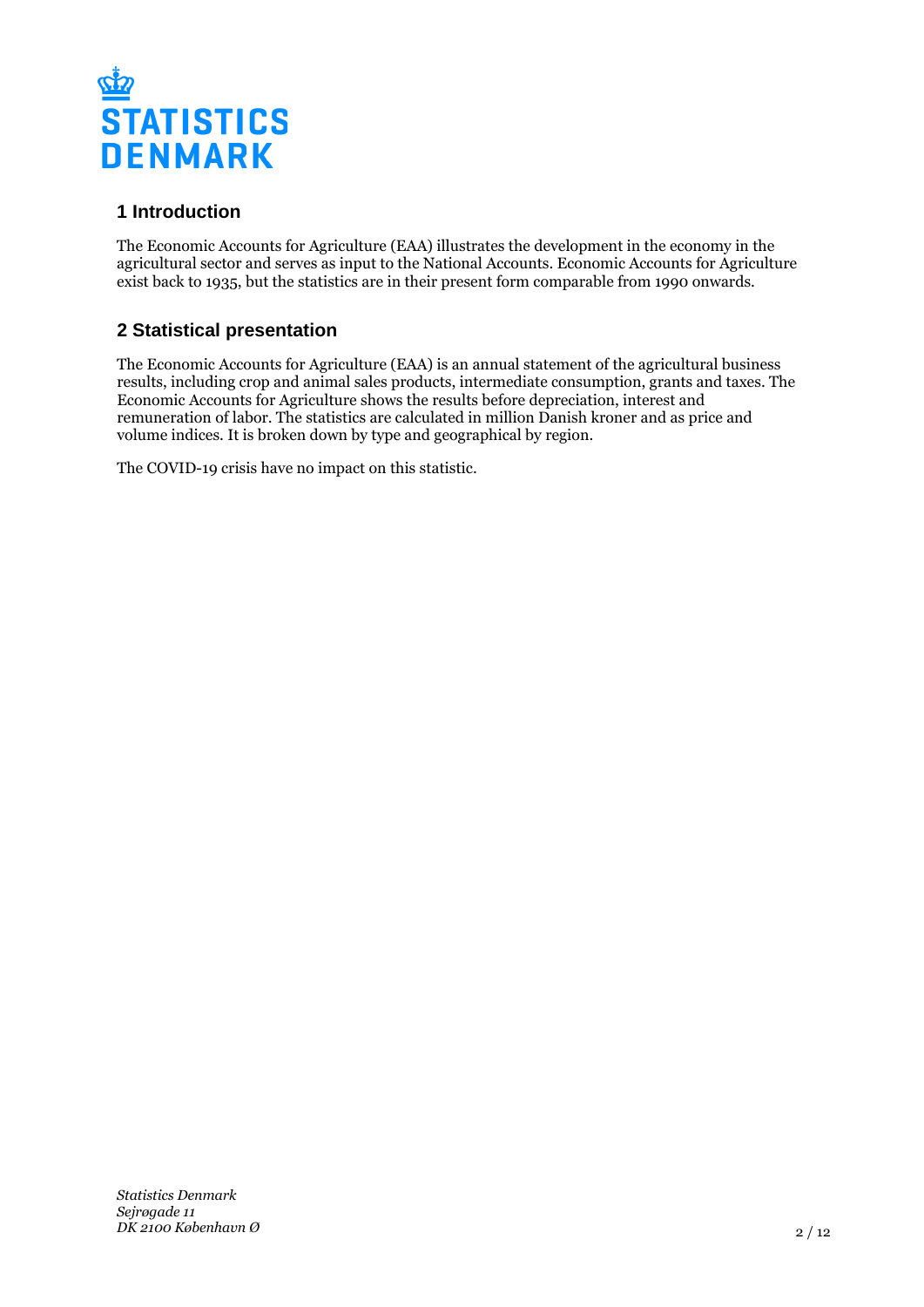

## **2.1 Data description**

The Economic Accounts for Agriculture (EAA) form the basis of the agricultural part of the National Accounts. The bottom line of the statistics is the gross value added at factor prices, which measures the income available for the input of labour and capital, including depreciation, return to internal and debt capital, compensation of employees and return to the farmer.

The EAA can be split up into the following headings:

- Value of agricultural sales products
	- Crops
		- ƕ Animals
- Income from agricultural services
	- ƕ Agricultural contract work
	- Milk quotas for hire
- Income from inseparable non-agricultural secondary activities
- Value of changes in stocks
	- ƕ Changes in stocks at farms
	- ƕ Changes in livestock
- Output of agricultural industry (The sum of the four above mentioned items)
- Intermediate consumption
	- ƕ Seeds
	- Energy
	- ƕ Fertilizers
	- ƕ Pesticides
	- ƕ Veterinary expenses
	- Feeding Stuffs
	- ƕ Repairs and maintance
	- ƕ Agricultural services
	- ƕ Bank services, indirectly and directly measured
	- ƕ Services from other industries
- Gross value added at producer prices
- Subsidies and taxes on products
- Gross value added at basic prices
- General subsidies and taxes
- Gross value added at factor prices

#### **2.2 Classification system**

The statistic is broken down by type and geographical by region.

#### **2.3 Sector coverage**

Agriculture and horticulture.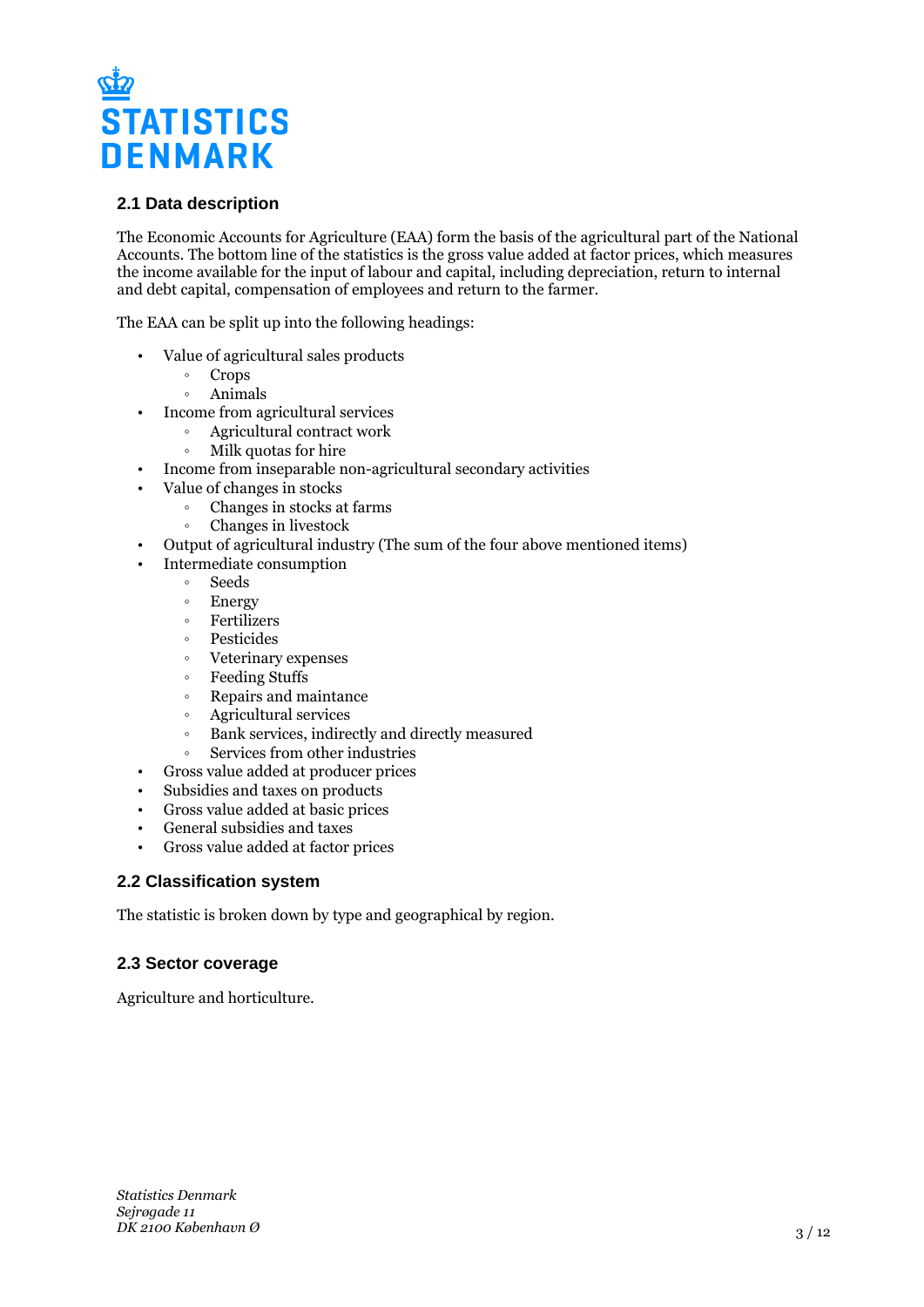

#### **2.4 Statistical concepts and definitions**

Output: Output is the sum of crops and animal products, agricultural services and secondary activitites

Agricultural goods sold: The value of crops and animal products

Crop products: The value of all crop products including cereal, forage crops and fruit and vegetables

Animal output: The value of animal products including meat, live animals and products from animals such as milk and eggs

Agricultural services: The value of agricultural contract work and renting of milk quotas

Secondary activities: Secondary activities covers miscellaneous revenue

Changes in stock and livestock: Changes in stock and livestock

Intermediate consumption: Costs associated with the production e.g. seeds, energy and feeding stuffs

Gross value added at producer prices: Output minus intermediate consumption

Gross value added at basic prices: Gross value added at producer prices plus subsidies on products minus subsidies and taxes on products

Gross domestic product at factor cost: Gross value added at basic prices plus general subsidies minus taxes on production

## **2.5 Statistical unit**

Agricultural holdings

#### **2.6 Statistical population**

The population covers the economic activity in the agricultural sector.

#### **2.7 Reference area**

Denmark.

#### **2.8 Time coverage**

The Economic Accounts for Agriculture has been published since 1990. The regional data has been available since 2011.

## **2.9 Base period**

There are price and volume indices, which have base years 2005, 2010 and 2015.

See a more in-depth description of the development in the section on Internal consistency.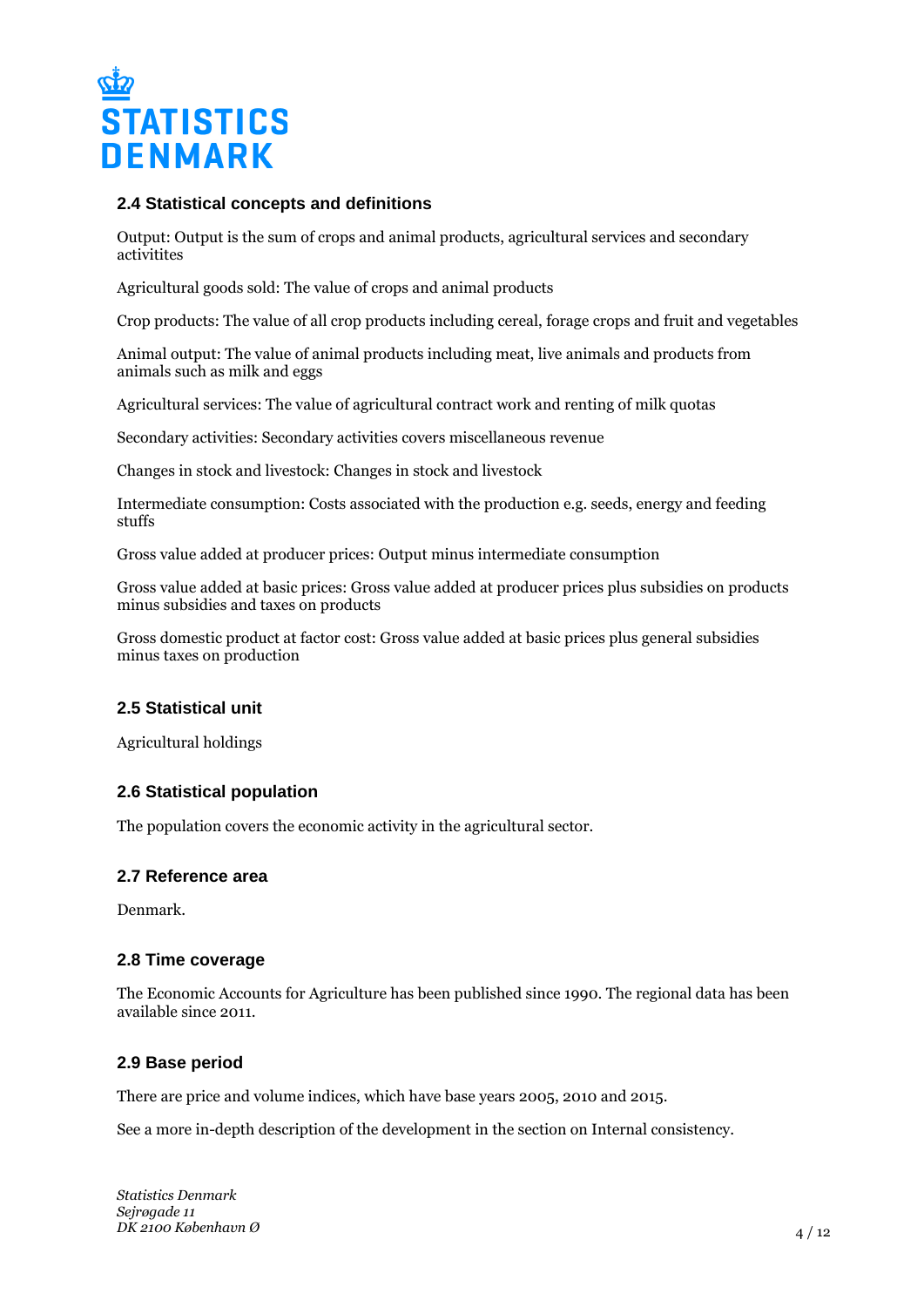

# **2.10 Unit of measure**

The type of products are calculated in million DKK and there is price and quantity indices for the Economic Accounts for Agriculture.

## **2.11 Reference period**

It is a yearly statistic following the calender.

## **2.12 Frequency of dissemination**

The Economic Accounts for Agriculture are published yearly in May and the yearly regional data are published in November.

## **2.13 Legal acts and other agreements**

Regulation (EC) No. 138/2004 of the European Parliament ad of the Council of 5 December 2003 on the Economic Accounts for Agriculture in the Community.

## **2.14 Cost and burden**

The statistics are based mainly on data from other statistics. Therefore, there is no direct reporting burden in the compilation of these statistics.

## **2.15 Comment**

Further information can be found on the subject [Agricultural Economics](https://www.dst.dk/en/Statistik/emner/erhvervslivssektorer/landbruggartneri-ogskovbrug/jordbrugetsoekonomi) or by contacting Statistics Denmark .

# **3 Statistical processing**

The Economic Accounts for Agriculture is yearly calculated based on data from many different statistics, mainly from the agricultural statistics. The values of the different products are calculated using prices and quantities. Data is validated when the primary statistics are calculated but it is also validated when used in the calculation of the Economic Accounts for Agriculture.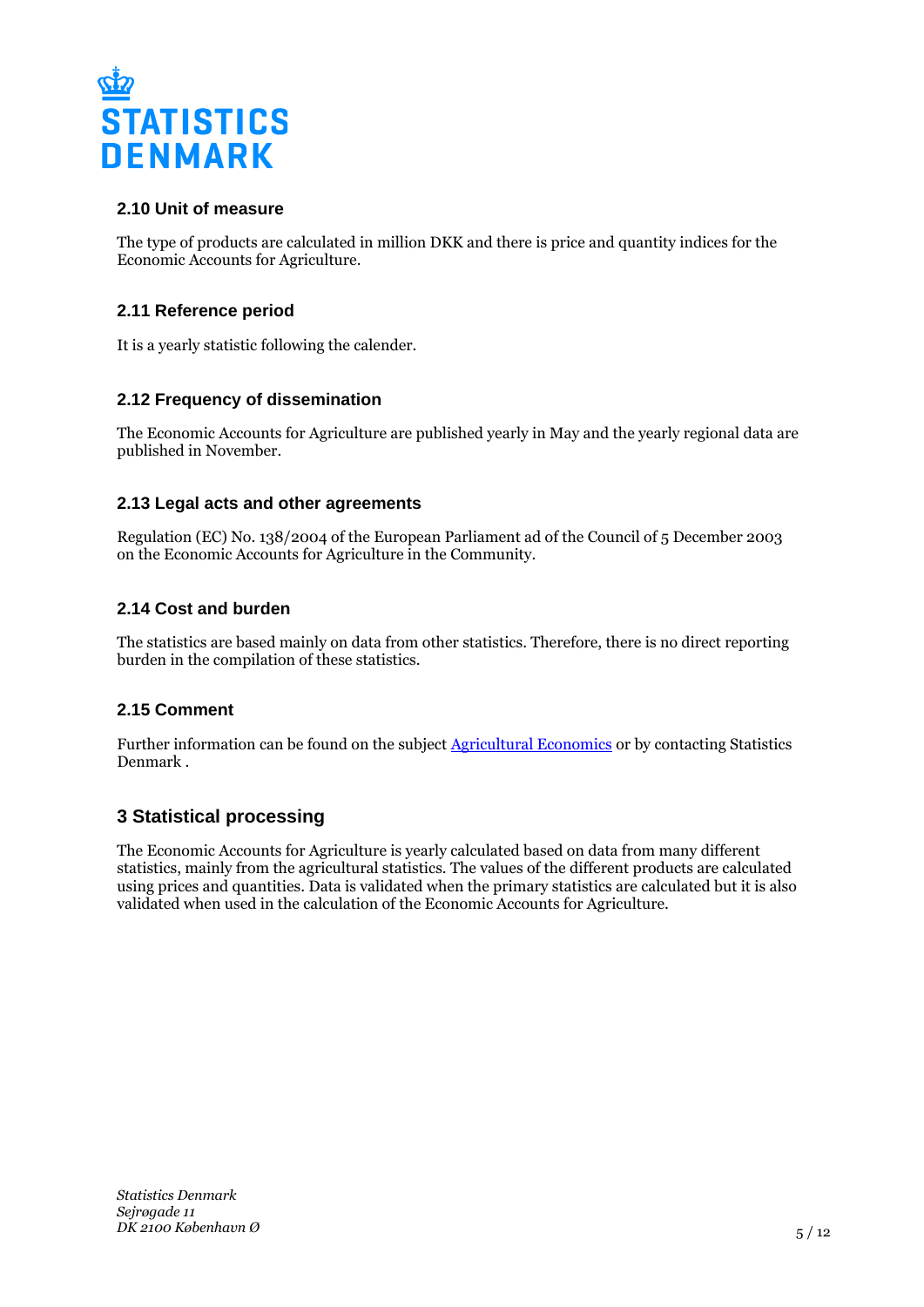

## **3.1 Source data**

The Economic Accounts for Agriculture consist of data on values of the agricultural production and intermediate consumption from many different statistics produced in Statistics Denmark. It is mainly statistics related to agriculture and the agricultural sector e.g.

Farm structure survey ( number of holdings and areas), Vegetable statistics (harvest results and stocks of crops), Animal statistics (livestock and livestock products), Intermediate Goods (feeding stuffs, fertilizers and pesticides), Accounts Statistics for Agriculture, Prices and price indices for Agriculture.

Data regarding the finance Act are used to the calculation of bank services and taxes. Other than that data from International trade is also used. Finally data from the Danish Agricultural Agency is used to the calculations on subsidies.

## **3.2 Frequency of data collection**

Yearly.

## **3.3 Data collection**

Data is not gathered directly to the Economic Accounts for Agriculture but it comes from other existing statistics. A lot of the materials are available in Statbank Denmark, whereas other materials are gathered in other agricultural statistics and the data is available here. Data on subsidies are delivered by the Danish Agricultural Agency.

#### **3.4 Data validation**

The data validation is made in different steps.

Data is validated in the primary statistics. When data is delivered to the Economic Accounts for Agriculture, data is checked again both in relation to the results former years and to the overall development. It is possible to check the primary data again if it is necessary. At the end the data is compared to each other and corrections can be made.

#### **3.5 Data compilation**

The data compilation is closely connected with the data validation. Overall are prices and quantities collected and the values of each product are calculated. At the same time it is taken into account that there are different boundaries for the different statistics where imputation can be used.

## **3.6 Adjustment**

Corrections are not made on data other than what has already been described in data validation and data processing.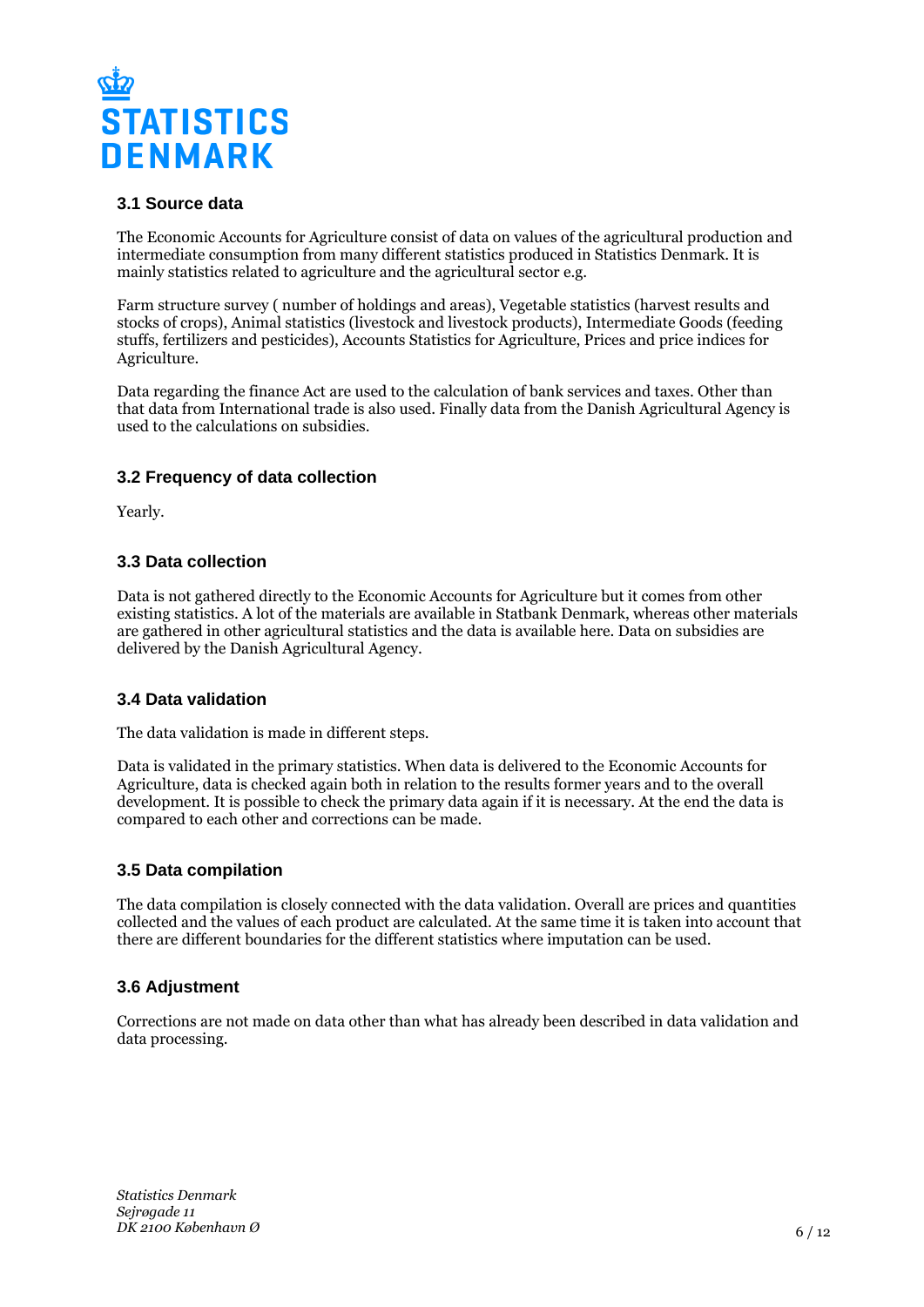

# **4 Relevance**

The Economic Accounts for Agriculture is relevant for the Danish authorities especially the Ministry of Environment and Food of Denmark, EU and the agricultural organizations, so they can follow the development in the economic activities in the agricultural sector. It is also an input to the National Accounts.

# **4.1 User Needs**

The Economic Accounts for Agriculture is relevant for the Danish authorities especially the Ministry of Environment and Food of Denmark, EU and the agricultural organizations, so they can follow the development in the economic activities in the agricultural sector. It is also an input to the National Accounts.

# **4.2 User Satisfaction**

There is a user committee for agricultural statistics and a working group for account statistics for agriculture, where the users have the possibility to comment on the Economic Accounts for Agriculture. There is also a user comittee for economic statistics, where the National Accounts are discussed. The users are satisfied with the statistics.

#### **4.3 Data completeness rate**

The Economic Accounts of Agriculture are in full compliance with all regulations and EU data deliveries.

# **5 Accuracy and reliability**

As the statistics are compiled on the basis of a wide range of agricultural statistics, a significant number of sources of statistical errors are present. Problems with providing fully representative reference periods can give uncertainty whereas information from dairies and slaughterhouses is exact. For the preliminary results some estimates and assumptions are used until the primary data are finalized which is the reason why the Economic Accounts for Agriculture are finalized two years after the first time published. The reliability f the statistics is good. The margins of statistical error are not calculated.

## **5.1 Overall accuracy**

The Economic Accounts for Agriculture is based on a lot of different sources, where the uncertainty is different. Problems with providing fully representative reference periods can give uncertainty whereas information from dairies and slaughterhouses is exact. For the preliminary results some estimates and assumptions are used until the primary data are finalized which is the reason why the Economic Accounts for Agriculture are finalized two years after the first time published. Not all data sources have the same boundary, therefore calculation factors is used. The inaccuracies are larger on regional level.

## **5.2 Sampling error**

Not relevant for this statistic.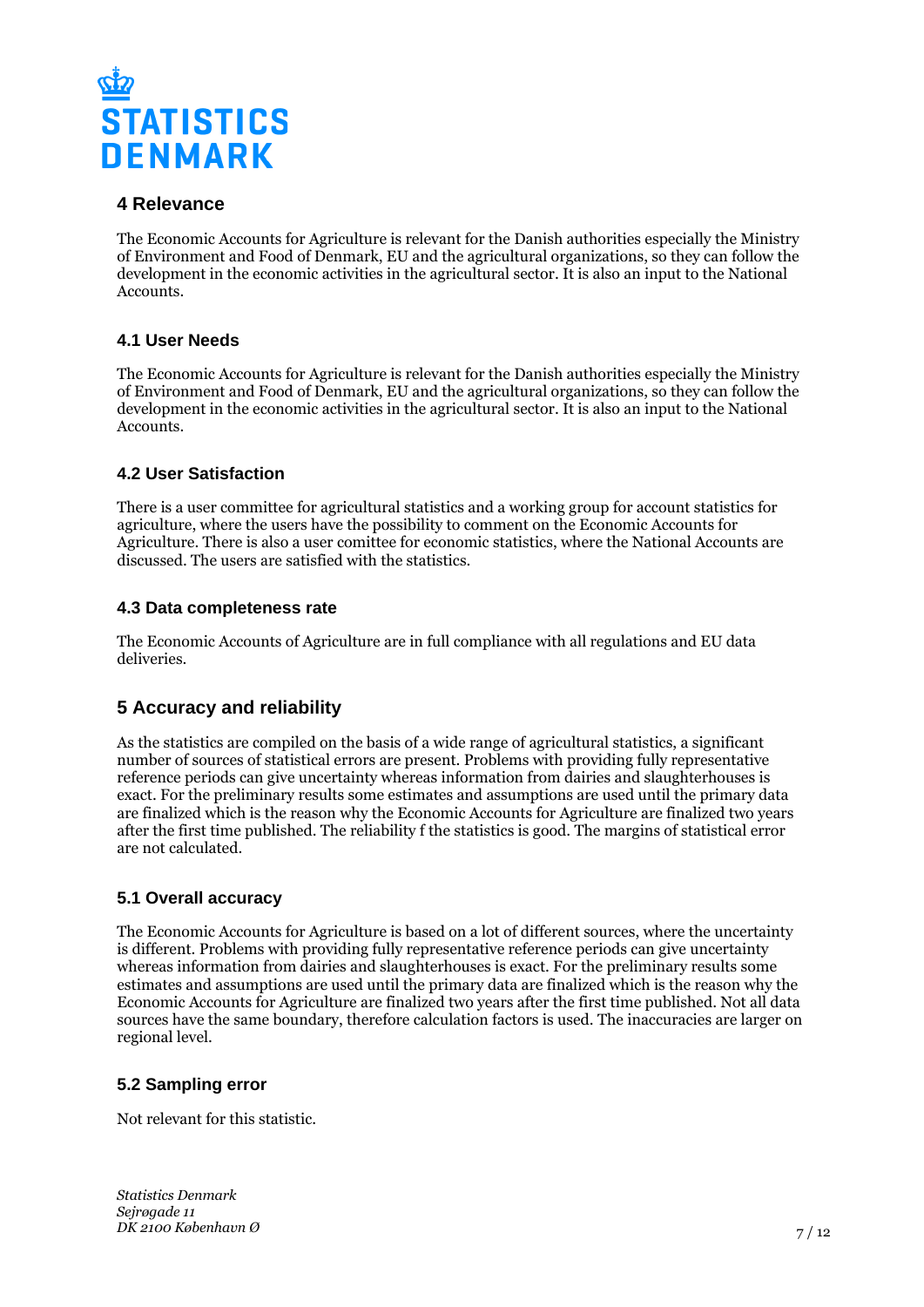

## **5.3 Non-sampling error**

The Economic Accounts for Agriculture is based on a lot of different sources, where the uncertainty is different. Problems with providing fully representative reference periods can give uncertainty whereas information from dairies and slaughterhouses is exact. For the preliminary results some estimates and assumptions are used until the primary data are finalized which is the reason why the Economic Accounts for Agriculture are finalized two years after the first time published. Not all data sources have the same boundary calculation factors is used. The inaccuracies are larger on regional level.

## **5.4 Quality management**

Statistics Denmark follows the recommendations on organisation and management of quality given in the Code of Practice for European Statistics (CoP) and the implementation guidelines given in the Quality Assurance Framework of the European Statistical System (QAF). A Working Group on Quality and a central quality assurance function have been established to continuously carry through control of products and processes.

## **5.5 Quality assurance**

Statistics Denmark follows the principles in the Code of Practice for European Statistics (CoP) and uses the Quality Assurance Framework of the European Statistical System (QAF) for the implementation of the principles. This involves continuous decentralized and central control of products and processes based on documentation following international standards. The central quality assurance function reports to the Working Group on Quality. Reports include suggestions for improvement that are assessed, decided and subsequently implemented.

## **5.6 Quality assessment**

The statistics are compiled on the basis of several different sources, each contributing with statistical inaccuracies. The accuracy is evaluated to be highest on the areas which has the smallest influence on the results. The difference between the preliminary results and the final figures are around 3 per cent. The accuracy is larger on the regional level.

# **5.7 Data revision - policy**

Statistics Denmark revises published figures in accordance with the [Revision Policy for Statistics](https://www.dst.dk/en/OmDS/strategi-og-kvalitet/revisionspolitik.aspx)  [Denmark.](https://www.dst.dk/en/OmDS/strategi-og-kvalitet/revisionspolitik.aspx) The common procedures and principles of the Revision Policy are for some statistics supplemented by a specific revision practice.

## **5.8 Data revision practice**

The Economic Accounts for Agriculture is published once a year and are preliminary for the first two years they are published and are considered final after three years. Between the preliminary and final figures the results may vary up to plus/minus 3 percent. The Economic Accounts for Agriculture on regional level are also published once a year with the same distribution of preliminary and final figures.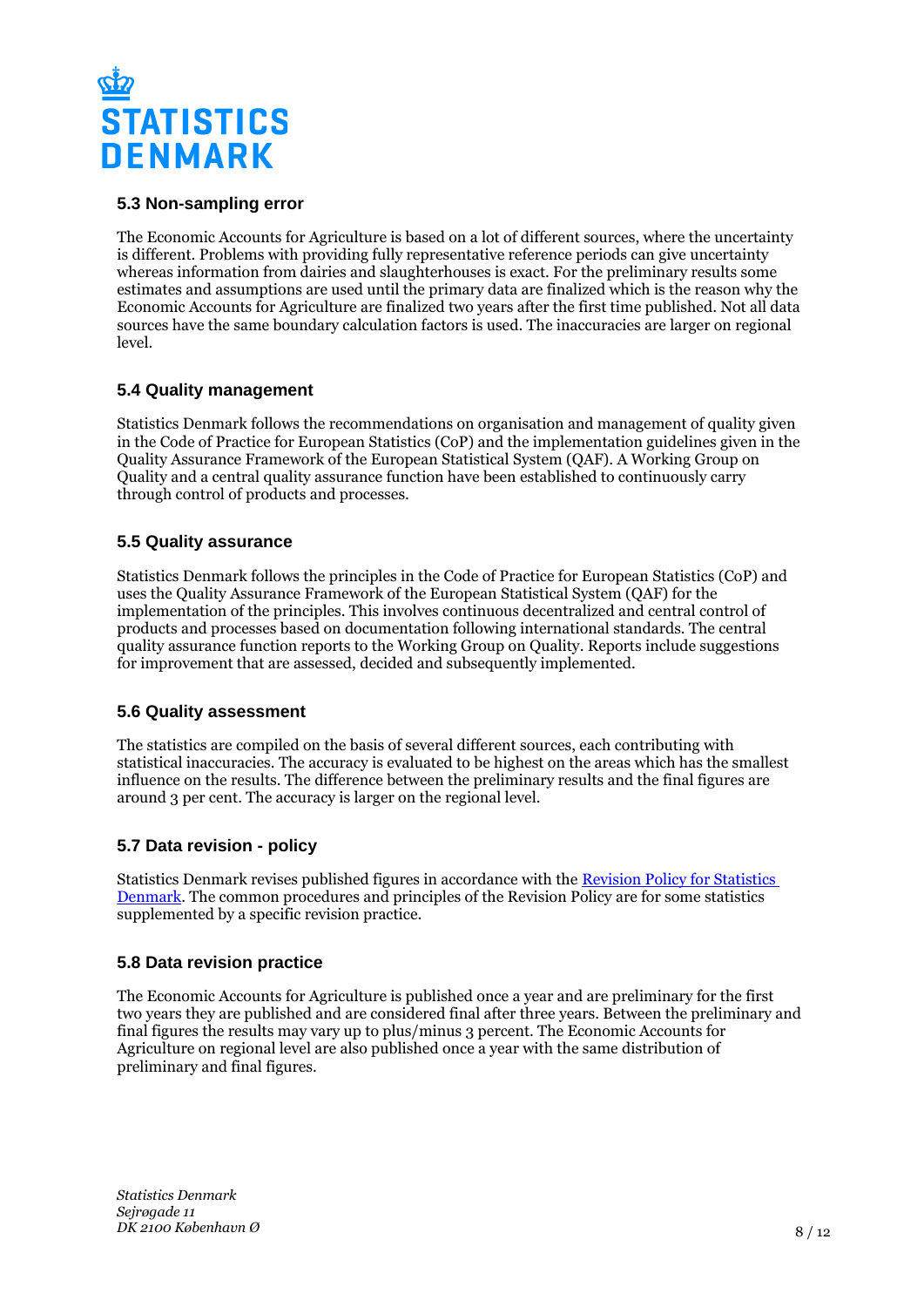

# **6 Timeliness and punctuality**

The preliminary statistics are published at the latest 6 months after the end of the reference period. The final figures are published 2 years and 6 month after the reference period.

## **6.1 Timeliness and time lag - final results**

The preliminary statistics are published at the latest 6 months after the end of the reference period. The final figures are published 2 years and 6 month after the reference period. The regional Economic Accounts for Agriculture is published in November.

# **6.2 Punctuality**

Due to the dependence of many difference data sources, the date of publication may vary up to a month.

# **7 Comparability**

The Economic Accounts for Agriculture is comparable in its current form back to 1990. It can be compared to the Economic Accounts for Agriculture produced by Eurostat. There are some few differences between the Danish and European version. It is also in some way comparable to the economic accounts for agriculture which is calculated on farm level.

## **7.1 Comparability - geographical**

The Danish Economic Accounts for Agriculture can be compared with the European Economic Account for Agriculture (EAA), where the internationally agreed methodology for the EAA is described in the Eurostat publication: Manual on the Economic Accounts for Agriculture and forestry EAA/EAF 07 (Rev. 2). There are some differences in how the Danish and the European Economic Accounts for Agriculture is calculated. The data sources are the same however the Danish Economic Accounts for Agriculture does not include contract work done by others outside the sector.

## **7.2 Comparability over time**

Comparable statistics on Economic Accounts for Agriculture at annual level are available back to 1990. As a consequence of the implementation of the methodology in the National Accounts, ENS 1995, a compilation method for gross domestic product at factor cost in agriculture was implemented in 2000 in accordance with internationally agreed guidelines. In February 2019 it was decided that the Economic Accounts for Agriculture will follow the new European guidelines for the National Accounts (ESA2010). There will be no significant changes in the Economic Accounts for Agriculture when changing to ESA2010. In 2005, it was decided to include indirect bank charges as intermediate consumption. The statistics back to 1990 have been revised in accordance with the methodology, and are available from Eurostat StatBank place country-region Denmark. Christmas trees are only accounted for from 1995 and onwards. Except for indirect bank charges and secondary receipts, gross domestic product at factor cost has also been calculated the basis of this methodology for the calendar years 1973-89. However, the new calculations are subject to some statistical uncertainty. Comparable statistics compiled in line with the previously applied methodology (before the revision in 2000) are available for the period 1975-98 for calendar years and for the period 1975/76-1998/99, covering operation years.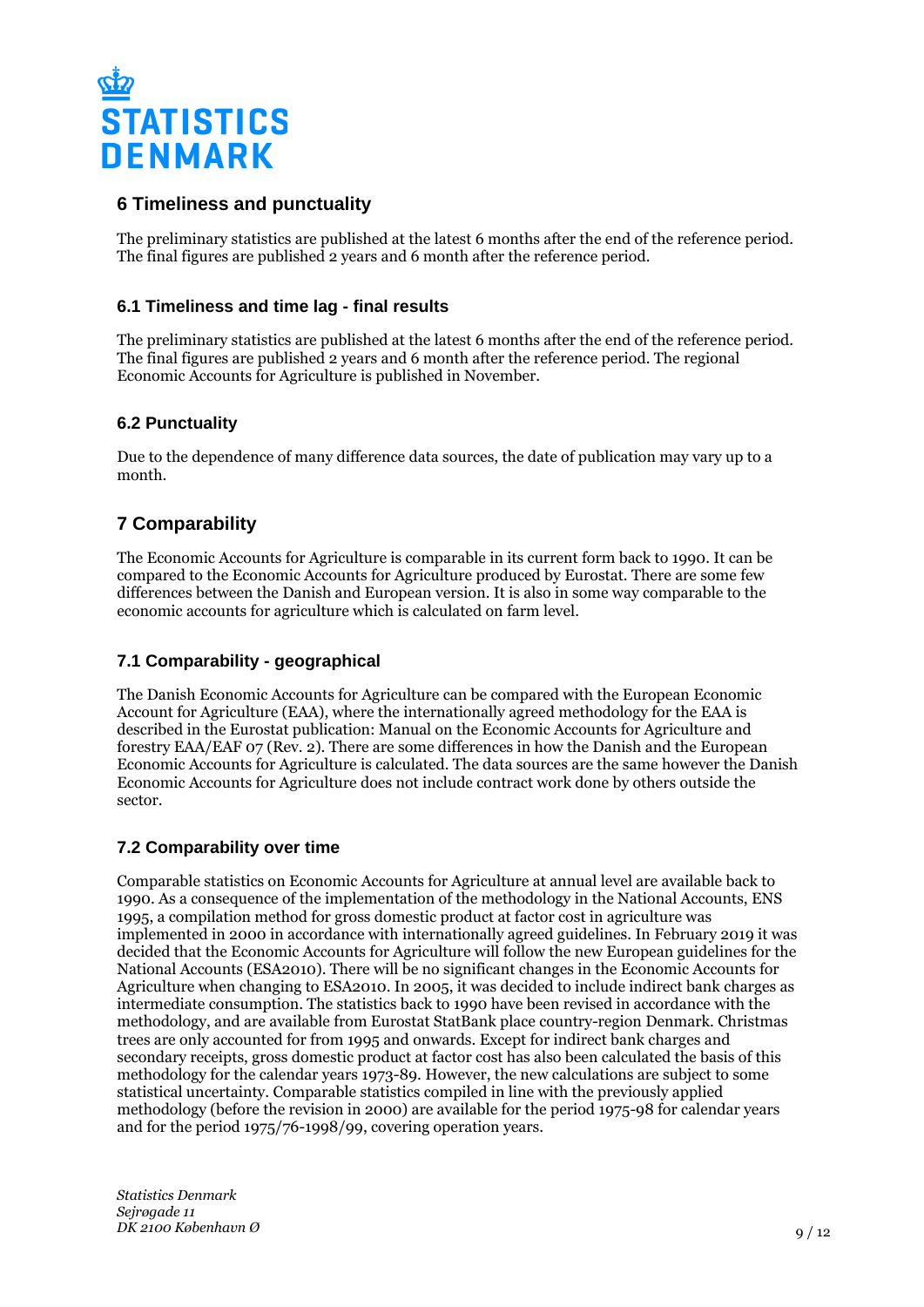

#### **7.3 Coherence - cross domain**

Examples of other statistic in the area are the annual publications [Agricultural Account Statistics](https://www.dst.dk/da/Statistik/Publikationer/VisPub?cid=20707), which are dealing with the economic results in agriculture at farm level. The Agricultural Account Statistics is as such forms the agricultural component of the national accounts, but is further specified.

## **7.4 Coherence - internal**

Internal consistency in the Economic Accounts for Agriculture is secured by using the same input to the calculations of the statistics. If there are differences in the primary data sources, it is investigated if it has an influence on the Economic Accounts for Agriculture. It is sought that there are no changes in calculation methods for the Economic Accounts for Agriculture, so the internal consistency remains. If changes are made, they and the consequences will be described.

When there is a change in base year, there will also be a change in the composition of products in the aggregated groups e.g. pesticides and fertilizers. This is a natural consequence of the development in the real world and the price indices in the different base years will therefore never be exactly the same. When there are differences in the price indices in the different base years, it is our recommendation that the newest indices have the highest value.

# **8 Accessibility and clarity**

The statistics are published in [News from Statistics Denmark](https://www.dst.dk/en/Statistik/ny). The StatBank Denmark publishes the gross factor income of agriculture under the subject **[Agricultural Economics](http://www.statbank.dk/10204)**. In addition, the figures are included in [Statistical Yearbook and Statistical Ten Years Summary](https://www.dst.dk/en/Statistik/Publikationer). See more on the subject [Agricultural Economics](https://www.dst.dk/en/Statistik/emner/erhvervslivsektorer/landbrug-gartneri-og-skovbrug/jordbrugets%C3%B8konomi).

## **8.1 Release calendar**

The publication date appears in the release calendar. The date is confirmed in the weeks before.

#### **8.2 Release calendar access**

The Release Calender can be accessed on our English website: [Release Calender.](https://www.dst.dk/en/Statistik/offentliggoerelser.aspx)

#### **8.3 User access**

Statistics are always published at 8:00 a.m. at the day announced in the release calendar. No one outside of Statistics Denmark can access the statistics before they are published.

#### **8.4 News release**

It is published in [News from Statistics Denmark](https://www.dst.dk/en/Statistik/nyt) *Landbrugets bruttofaktorindkomst*.

#### **8.5 Publications**

The Economic Accounts for Agriculture is not published in publications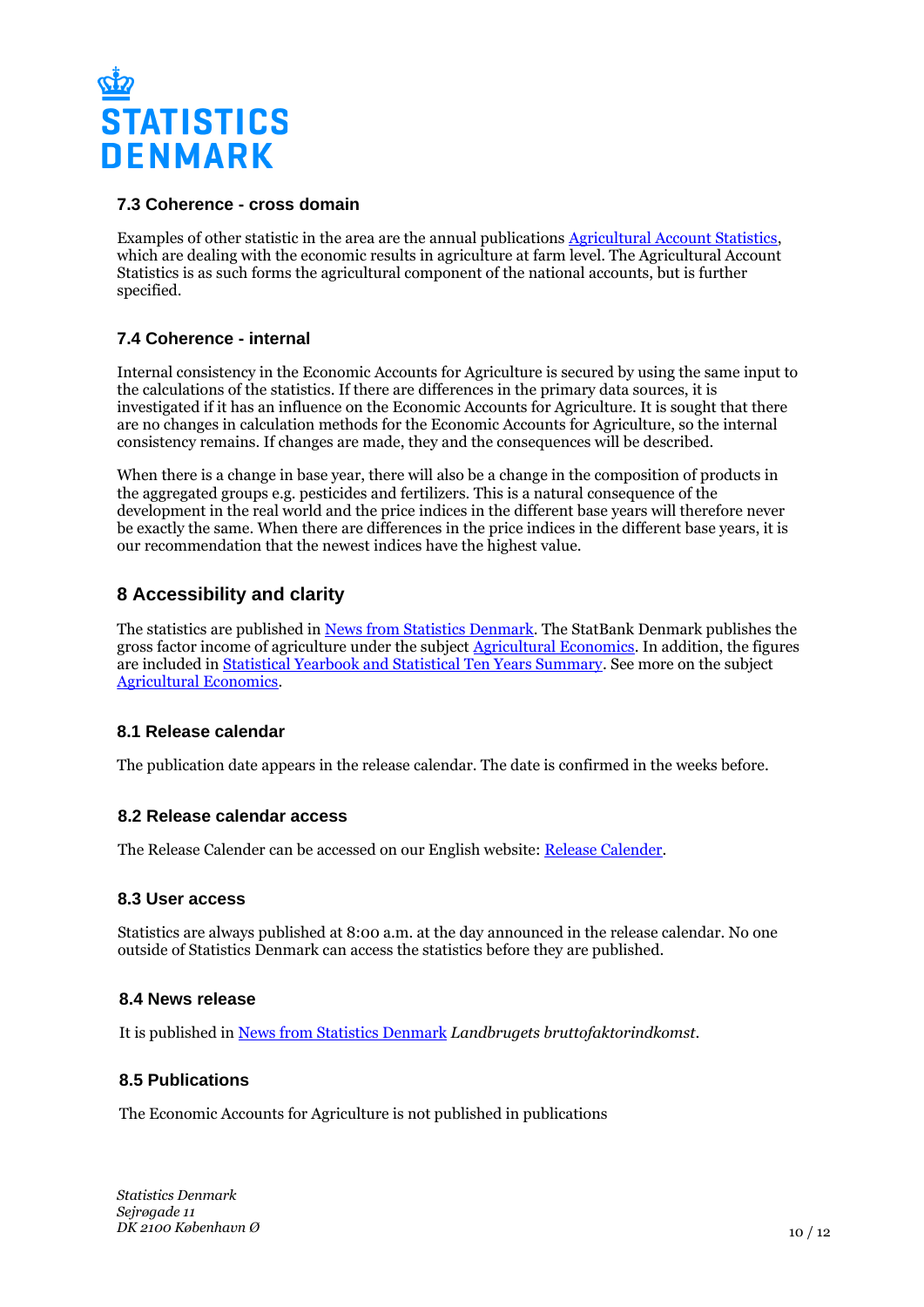

#### **8.6 On-line database**

The statistics are published in the StatBank under the subjects in the following tables:

- [KVAEL2](https://www.statbank.dk/KVAEL2): Total supply of mineral fertilizers/content of pure nutrients by type of substance, unit of measurement and time
- [LBF3:](https://www.statbank.dk/LBF3) Direct taxes and duties in farming by type and time
- [LBFI1:](https://www.statbank.dk/LBFI1) Gross domestic product at factor cost for agriculture by type and time
- [TILSKUD:](https://www.statbank.dk/TILSKUD) Directly subsidies in agriculture by type and time
- [LBFPRIS](https://www.statbank.dk/LBFPRIS): Price- and quantity indices for agricultural sales and intermediate consumption by type, index type and time
- [LBFI2:](https://www.statbank.dk/LBFI2) Gross domestic product at factor cost for agriculture by region, type and time
- [LBFPRIS1](https://www.statbank.dk/LBFPRIS1): Price- and quantity indices for agricultural sales and intermediate consumption by product, index type and time

#### **8.7 Micro-data access**

Not relevant for this statistics.

## **8.8 Other**

Not relevant for this statistics.

## **8.9 Confidentiality - policy**

[Statistics Denmark on Code of Statistics.](https://www.dst.dk/en/OmDS/lovgivning.aspx)

## **8.10 Confidentiality - data treatment**

Individual products are discretioniced and left out of the publication.

#### **8.11 Documentation on methodology**

The internationally agreed methodology for the EAA is described in the Eurostat publication: Manual on the Economic Accounts for Agriculture and forestry EAA/EAF 97 (Rev. 1.1), Luxembourg 2000.

#### **8.12 Quality documentation**

Results from the quality evaluation of products and selected processes are available in detail for each statistics and in summary reports for the Working Group on Quality.

# **9 Contact**

The administrative placement of these statistics are in the division of Food Industries. The person responsible is Simone Thun, tel.  $+4551369251$ , e-mail: sit@dst.dk